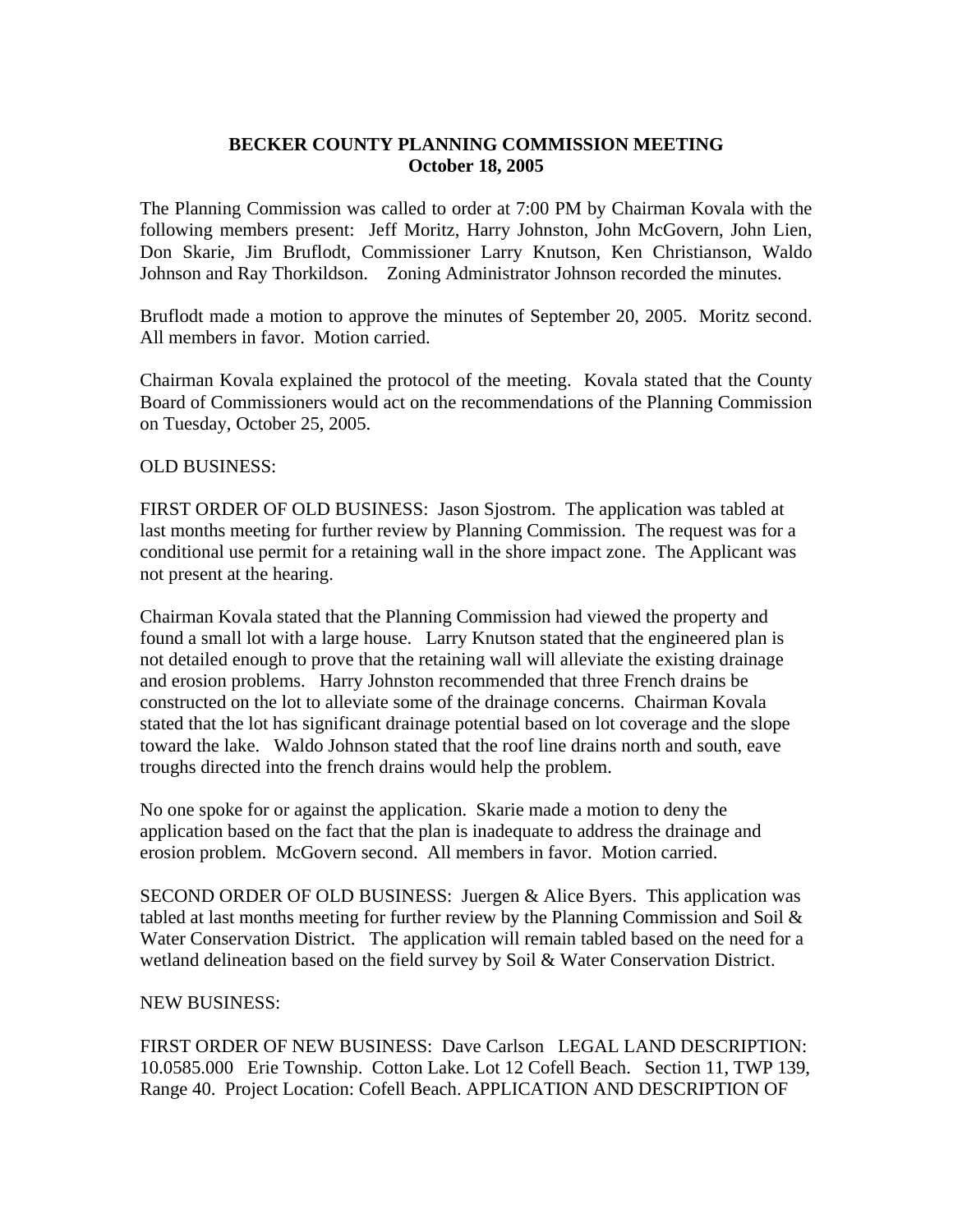PROJECT: Request a Conditional Use Permit for a retaining wall within the shore impact zone.

Andy Francis, Francis Landscaping, represented Carlson. Francis explained that currently no grass grows well on the slope towards the lake. Carlson tries to maintain the area with grass but any water washes it out. The engieered plan was reviewed. The patio would be constructed with Uni ecostone (pervious), there would be a retaining wall constructed on the backside to hold in the toe of the slope. Scrubbery and rock would be planted on the backside of the patio and on the hill to provide a nature look from the lakeside.

Chairmana Kovala stated that the patio location within twenty feet of the lake is contrary to the ordinance. Lien further stated that there are four criteria that must be met before the Planning Commission can approve a conditional use permit for a retaining wall within shore impact zone. Lien read the criteria from the ordinance "The retaining wall is designed to correct an existing erosion hazard; no other alternative is feasible; the retaining wall is designed by a registered professional engineer or landscape architect; and the dimensions of the retaining wall are the minimum necessary to control the erosion." Lien stated that the plan only meets the one critieria of being designed by a professional and does not meet the other three criteria.

Francis stated that the site has washing on the right side of the cabin. Lien stated that there is some evidence of washing but, other alternatives exist to correct the problem, example being rock. Francis stated the owner does not like rock look. Lien further stated that the plan does not fit the ordinance criteria.

Bruflodt asked for the intent of the plan: to conquer the erosoion or to have a deck. Francis stated both. Brudflodt stated the plan does not prove that the patio would help drainage or prevent erosion. Knutson commented that the ordnance does not allow for the patio and that the erosion problem can be controlled by other measures.

No one spoke for or against the application.

Christianson made a motion to deny the application for a conditional use permit for a retaining wall in the shore impact zone based on the fact that the plan does not meet the criteria stated in the ordinance. Bruflodt second. All members in favor. Motion carried.

. SECOND ORDER OF NEW BUSINESS: Scott Busker. LEGAL LAND DESCRIPTION: 06.0069.001 Cormorant Township. Upper Cormorant Lake. Govt Lot 12 Less 1.5 Ac for Rd. Section 5, TWP 138, Range 43. Project Location: 13182 Maple Hill Ln. APPLICATION AND DESCRIPTION OF PROJECT: Request a Preliminary Plat for four lots & Change of Zone from Agricultural to Residential.

Scott Busker presented the preliminary plat. The existing parcel consists of 20 acres and 1800 feet of lake frontage. Currently a there is a single family home on the parcel. The plat would encompass three additional lots plus the existing home lot.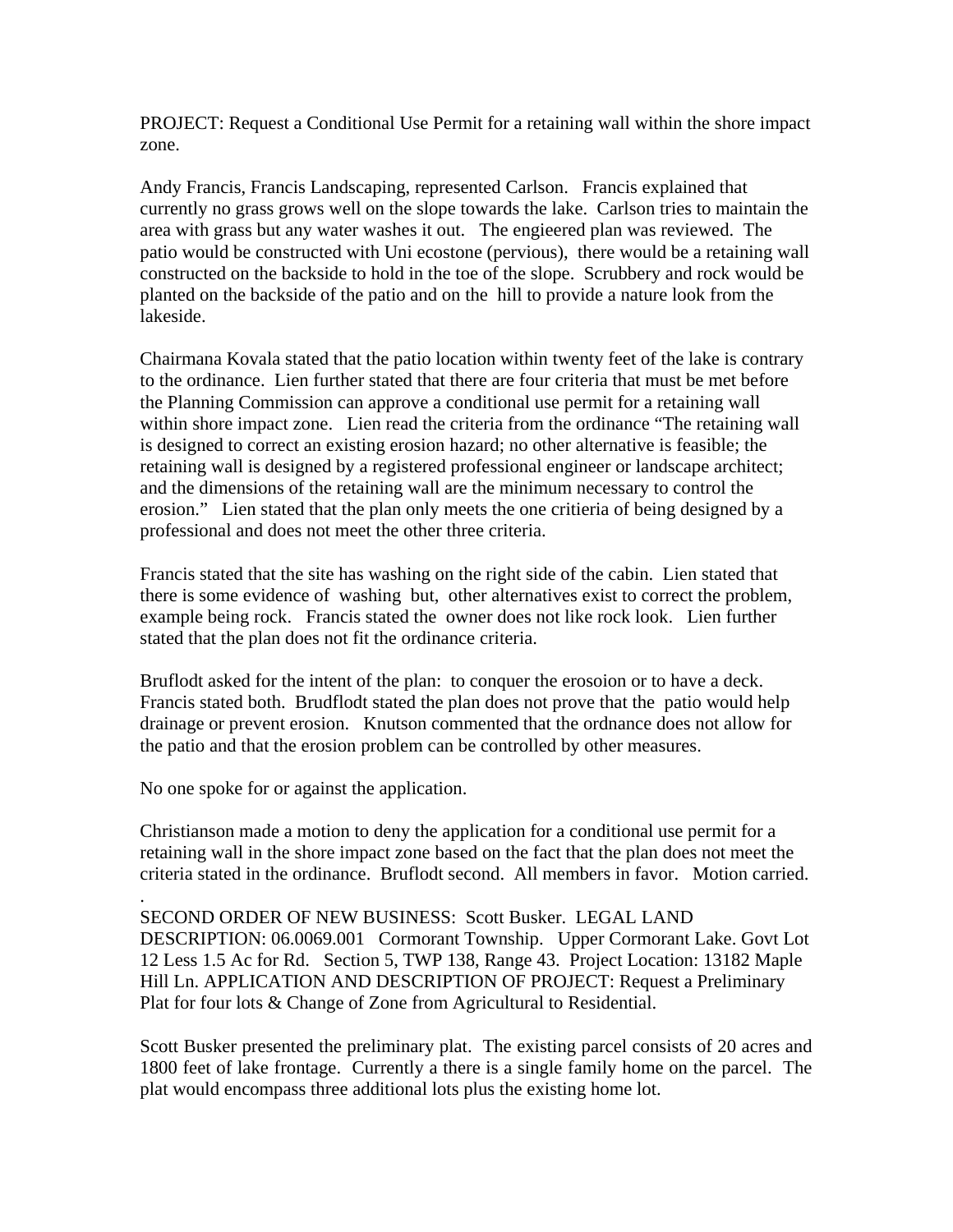Busker met with Cormorant Township and heard their concerns with the proposed road, Maple Hills Road. Busker has agreed to upgrade the road at his expense if the plat is approved and recorded.

Chairman Kovala questioned where the lake access is proposed. Scott would like individual lake access for each lot. Busker did have the opportunity to meet with the Technical Panel which also had concerns with access. Busker would agree to 2 lake access locations, a 60 foot access between Lots1&2 and a 60 foot access between Lots at 3&4. Kovala asked if the remaining lakeshore would be placed in a conservation easement. Busker stated that this was discussed by the Technical Panel and that the DNR would like this area but has not been able to acquire it as yet. Kovala stated that there is significant aquatic vegetation in front of the lots. Kovala further questioned the depth of the lake at this area. Christianson stated the lake map shows a 10 foot depth out passed the vegetation.

Kovala questioned the road location in relation to the existing garage. Busker commented that the garage will be removed. The Planning Commission discussed the steep slope to the east of the road and the wetland impacts. Walz, Surveyor, stated that the road has an 8% slope. Walz commented that it is possible to move the road 10 to 15 feet to the west to address the slope issues. He also commented that the right of way would be near the wetland but the actual road construction and location would not impact the wetland.

Lien stated his concern with the wetland areas on the lakeshore and access to the water. Busker stated that lake access would be by boardwalk.

Knutson asked for survey location of an existing platform located on the property. Busker stated approximate location on lot 3 just below the 100'setback line.

Christianson asked about access to the north wooded area within the plat. Surveyor Walz stated that per the survey notes the Survey crew could not access this area due to the large wetland area.

No one spoke for or against the application.

Lien stated his concern with the unsuitable shoreline and agreed that the only one area for access should be on lot 3. Moritz stated the same concerns with the shoreline, use of boardwalks and the wetlands areas. Knutson commented that the property is not suitable for the proposed development as presented. Knutson stated access should limited to one location (preferably near existing platform area) and no docking on Lots 3 or 4 because of unsuitable shoreline. Knutson expressed the need for conservation easement on the unsuitable areas within the plat. Thorkildson agreed that the shoreline is unsuitable. Johnson commented that Lot 4 does not appear buildable based on the site visit and the low area. Thorkildson suggested two lots instead of the 4 proposed. Skarie stated his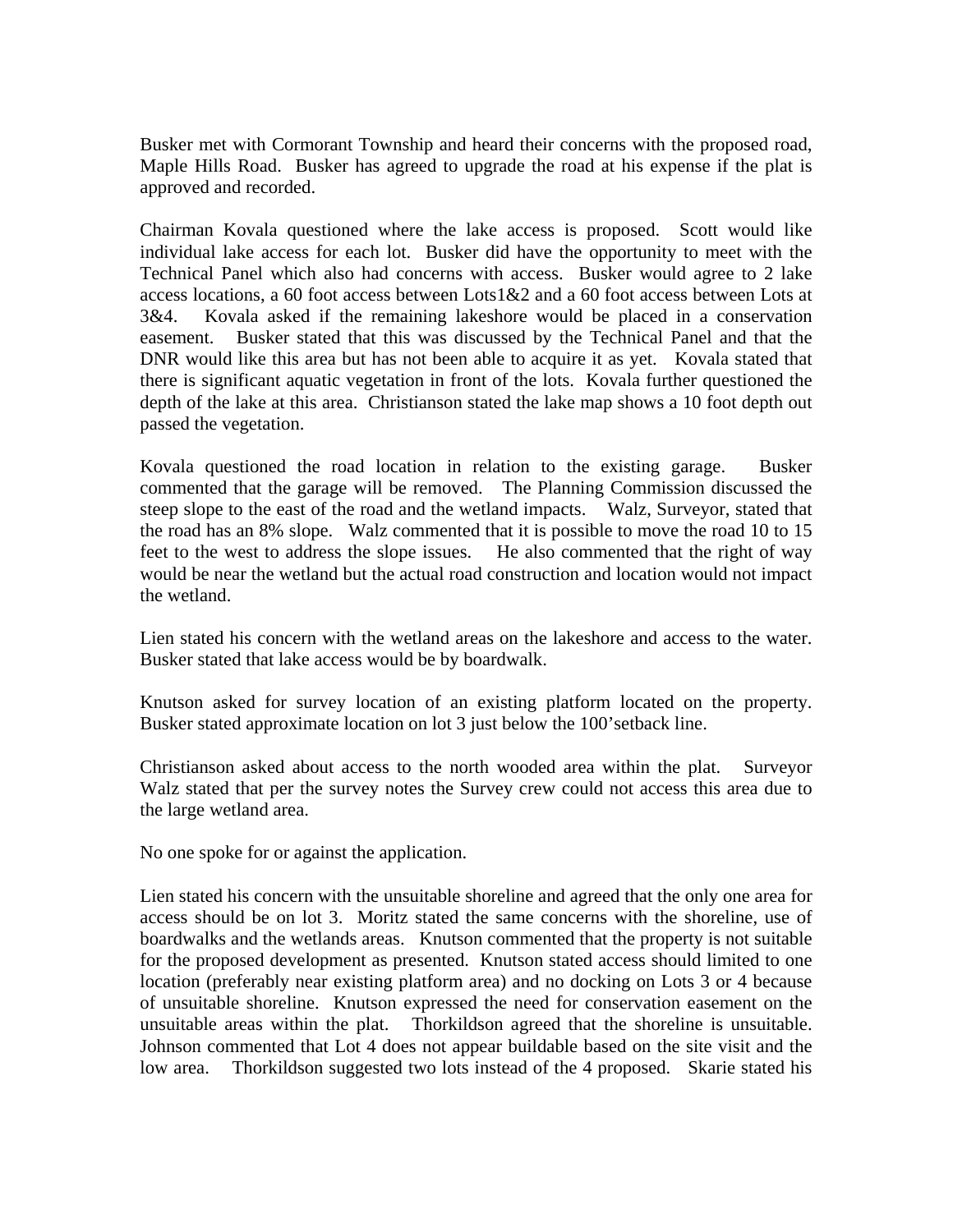concerns with the proposed road location (potential for washing out), limit lake access to one location and four lots being to dense.

Thorkildson made a motion to deny the change of zone and preliminary plat based on the findings that the land is not suitability for the proposed development and the lake access is inadequate. Moritz second.

Surveyor Walz asked about tabling the application to address the concerns of the Planning Commission. Chairman Kovala stated the concerns voiced by the Planning Commission are the number of lots, lake access, conservation easement and road location. Johnston commented that the lakeshore is similar to the Sauer Lake development.

Chairman Kovala called the vote. In favor of the motion to deny were Johnson, Knutson, Skarie, McGovern, and Lien. Against Johnston, Bruflodt. Motion carried.

THIRD ORDER OF BUSINESS: Jona Baer LEGAL LAND DESCRIPTION: 18.0198.000 Lake Park Township. Bijou Lake. Part of Gov't Lot 9 less Bijou Heights Plat & less 6.80 Acres & E1/2. Section 30, TWP 139, Range 43. APPLICATION AND DESCRIPTION OF PROJECT: Request a Preliminary Plat for nine lots and Change of Zone from Agricultural to Residential.

Jona Baer explained his application to the Board. The plat includes a road to connect the two township roads. The Lake Association wanted to buy the piece of property, in previous years, to change the road alignment due to safety factors. The plat includes a wetland area that will be mitigated through the SWCD.

McGovern asked if the lots would have lake access. Jona stated there would be no lake access allowed. Moritz questioned the existing metes and bounds area excluded from the plat. Jona stated his son split the 5 acre metes and bound tract off the parcel and built a new home. Christianson asked if the 36" culvert would alter the existing drainage. Jona stated there will be no change in the flow of water. Jona further stated the smallest lot proposed is over an acre and there are two septic sites located for each lot, there is currently 4 acres tillable and the rest is wasteland. Storm water Pollution Prevention Plan has been applied for from MPCA.

No one spoke in favor.

Speaking in opposition. Lonnie Bentley, resident, concerned with drainage of wetland and ditch. Don Kirk, similar concerns, suggested moving the road to the north, wetlands are concern that is the last natural watershed filtering area for fields before runoff enters the lake. Larry Nyblaut, not opposed to the development but to the road becoming a thoroughfare instead of dead end. Not concerned with 9 families but the access to the township road.